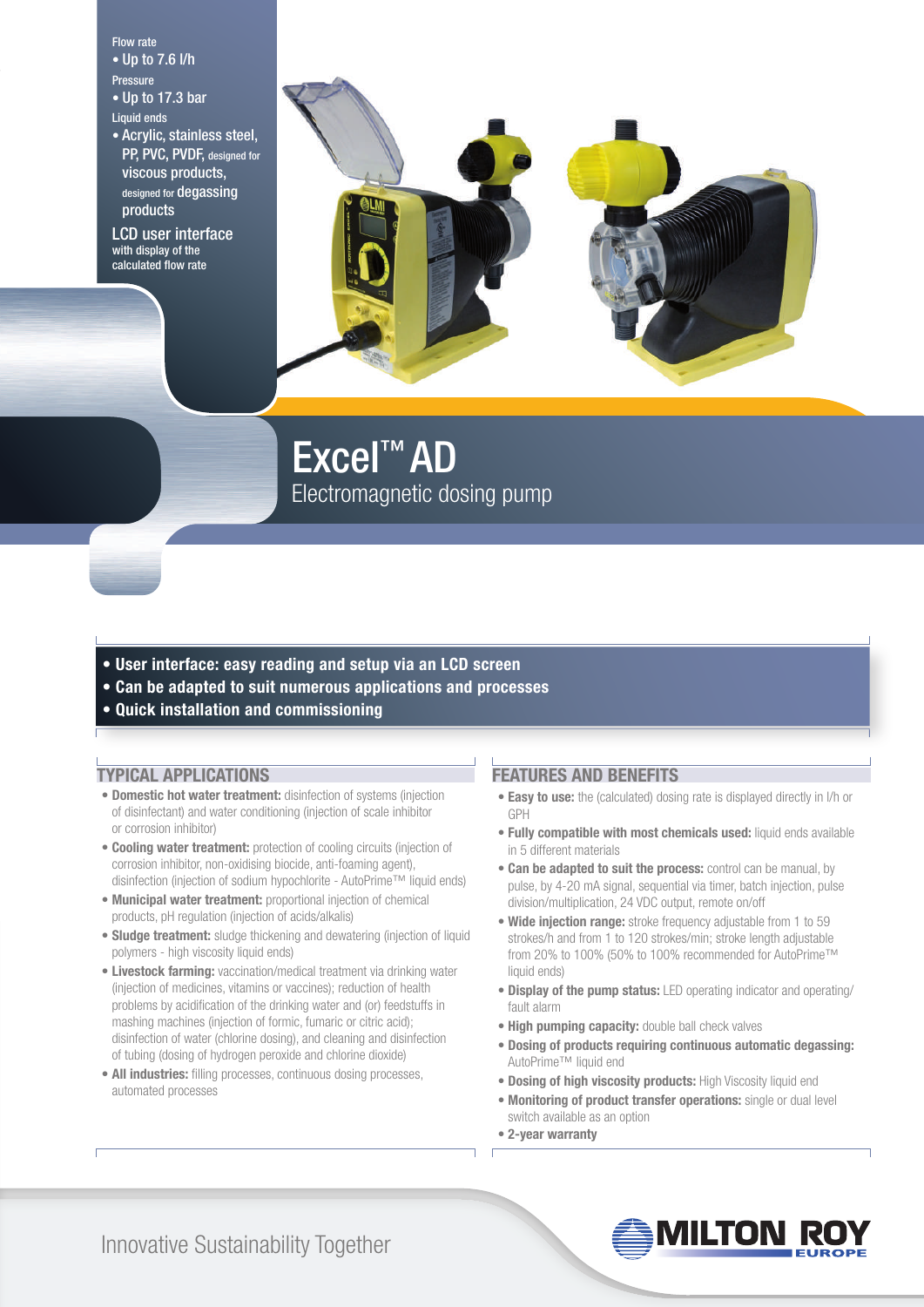# Technical features

#### **Materials/Construction of liquid ends and connections**

- Liquid ends: acrylic, 316 stainless steel, PP, PVC, PVDF
- Liquid ends for viscous products
- AutoPrime™ liquid ends for degassing products requiring automatic degassing
- Priming bleed integrated in the liquid ends
- Balls: ceramic, PTFE or 316 stainless steel
- Connections available: metric or imperial low density polyethylene (LDPE), reinforced PVC, threaded (1/2" BSP)

#### **Electrical characteristics**

- **Universal power supply:** 95 V to 240 V
- **Frequency:** 50 Hz to 60 Hz
- **Maximum current:** 1.4 A

#### **Technical performance**

- **4 flow rate/pressure ranges:**
	- > Maximum flow rate: 7.6 l/h
- > Maximum pressure: 17.3 bar
- Accuracy of set flow rate:  $\pm 2\%$
- **Display of the calculated flow rate** for easy adjustment and commissioning
- Selection of units: l/h or GPH
- Backlit screen for the AD9 series
- **Suction lift:** maximum 1.5 m
- **Maximum temperature of pumped fluids:** + 45 °C
- Maximum ambient temperature: + 45 °C
- Protective cover

**Performance**

#### **•** Protection: IP65 (external control connectors IP68)

- **•** Linear stroke frequency adjustment: from 1 to 59 strokes/h and from 1 to 120 strokes/min
- **•** Linear stroke length adjustment: from 20% to 100% recommended. With AutoPrime™ liquid end: from 50% to 100% recommended
- On/off switch
- **•** Pushbutton: Increase/Decrease speed
- **•** Pushbutton: Internal mode/External mode with 2-colour (yellow/green) LED operating indicator
- LED operating indicator: on, fault and alarm indication

|                            | MAX.                                                |                         |                                                                                                                                                                     |                         | <b>STROKE</b> |                  |       | MIN.                           | MIN.                       | <b>CONNECTIONS</b>  |                            |                                 |                          |                                         |  |
|----------------------------|-----------------------------------------------------|-------------------------|---------------------------------------------------------------------------------------------------------------------------------------------------------------------|-------------------------|---------------|------------------|-------|--------------------------------|----------------------------|---------------------|----------------------------|---------------------------------|--------------------------|-----------------------------------------|--|
| <b>MODEL</b>               | <b>FLOW</b><br><b>RATE</b>                          | MAX.<br><b>PRESSURE</b> | <b>DIAPHRAGM</b><br><b>SIZE</b>                                                                                                                                     | <b>CAPACITY</b><br>(ml) |               | <b>FREQUENCY</b> | (spm) | <b>STROKE</b><br><b>LENGTH</b> | <b>FLOW</b><br><b>RATE</b> |                     | <b>Plastic liquid ends</b> |                                 | S.S.<br>liquid           | <b>High</b><br>viscosity<br>liquid ends |  |
|                            | (I/h)                                               | (bar)                   | (inch <sup>2</sup> )                                                                                                                                                | min.                    | max.          | min.             | max.  | (% )                           | (mI/h)                     | <b>LDPE</b><br>inch | LDPE<br>metric             | <b>Reinforced</b><br><b>PVC</b> | ends                     | inch                                    |  |
| With FastPrime™ liquid end |                                                     |                         |                                                                                                                                                                     |                         |               |                  |       |                                |                            |                     |                            |                                 |                          |                                         |  |
| AD81*                      | 0.8                                                 | 17.3                    | 0.2                                                                                                                                                                 | 0.02                    | 0.11          | 0.02             | 120   | 20                             | 160                        | $0.250"$ OD         |                            |                                 | 3x6 mm 6x12 mm 1/4" NPTm | $0.500"$ OD                             |  |
| AD84*                      | 1.9                                                 | 17.3                    | 0.4                                                                                                                                                                 | 0.05                    | 0.26          | 0.02             | 120   | 20                             | 380                        | $0.250"$ OD         | 3x6mm                      |                                 | 6x12 mm 1/4" NPTm        | $0.500"$ OD                             |  |
| AD85*                      | 3.8                                                 | 7.6                     | 0.8                                                                                                                                                                 | 0.11                    | 0.53          | 0.02             | 120   | 20                             | 760                        | $0.375"$ OD         |                            |                                 | 6x8 mm 6x12 mm 1/4" NPTm | $0.500"$ OD                             |  |
| AD86*                      | 7.6                                                 | 3.4                     | 1.6                                                                                                                                                                 | 0.21                    | 1.06          | 0.02             | 120   | 20                             | 1520                       | $0.375"$ OD         | 6x8 mm                     |                                 | 6x12 mm 1/4" NPTm        | $0.500"$ OD                             |  |
| AD91*                      | 0.8                                                 | 17.3                    | 0.2                                                                                                                                                                 | 0.02                    | 0.11          | 0.02             | 120   | 20                             | 160                        | $0.250"$ OD         | 3x6mm                      |                                 | 6x12 mm 1/4" NPTm        | $0.500"$ OD                             |  |
| AD94*                      | 1.9                                                 | 17.3                    | 0.4                                                                                                                                                                 | 0.05                    | 0.26          | 0.02             | 120   | 20                             | 380                        | $0.250"$ OD         | $3x6$ mm                   |                                 | 6x12 mm 1/4" NPTm        | $0.500"$ OD                             |  |
| AD95*                      | 3.8                                                 | 7.6                     | 0.8                                                                                                                                                                 | 0.11                    | 0.53          | 0.02             | 120   | 20                             | 760                        | $0.375"$ OD         | 6x8 mm                     |                                 | 6x12 mm 1/4" NPTm        | $0.500"$ OD                             |  |
| AD96*                      | 7.6                                                 | 4.3                     | 1.6                                                                                                                                                                 | 0.21                    | 1.06          | 0.02             | 120   | 20                             | 1520                       | $0.375"$ OD         | 6x8 mm                     |                                 | 6x12 mm 1/4" NPTm        | $0.500"$ OD                             |  |
|                            | With AutoPrime™ liquid end (for degassing products) |                         |                                                                                                                                                                     |                         |               |                  |       |                                |                            |                     |                            |                                 |                          |                                         |  |
| AD81*                      | 0.6                                                 | 10.3                    | 0.2                                                                                                                                                                 | 0.02                    | 0.08          | 0.02             | 120   | 50                             | 120                        | $0.250"$ OD         |                            |                                 | 3x6mm 6x12mm 1/4" NPTm   |                                         |  |
| AD84*                      | 1.2                                                 | 10.3                    | 0.4                                                                                                                                                                 | 0.03                    | 0.17          | 0.02             | 120   | 50                             | 240                        | $0.250"$ OD         | 3x6 mm                     |                                 | 6x12 mm 1/4" NPTm        |                                         |  |
| AD85*                      | 3                                                   | 7.6                     | 0.8                                                                                                                                                                 | 0.08                    | 0.42          | 0.02             | 120   | 50                             | 600                        | $0.375"$ OD         | 6x8 mm                     |                                 | 6x12 mm 1/4" NPTm        |                                         |  |
| AD86*                      | 6.8                                                 | 3.4                     | 1.6                                                                                                                                                                 | 0.19                    | 0.94          | 0.02             | 120   | 50                             | 1360                       | $0.375"$ OD         | 6x8 mm                     |                                 | 6x12 mm 1/4" NPTm        | <b>NOT</b>                              |  |
| AD91*                      | 0.6                                                 | 10.3                    | 0.2                                                                                                                                                                 | 0.02                    | 0.08          | 0.02             | 120   | 50                             | 120                        | $0.250"$ OD         | 3x6mm                      |                                 | 6x12 mm 1/4" NPTm        | APPLICABLE                              |  |
| AD94*                      | 1.2                                                 | 10.3                    | 0.4                                                                                                                                                                 | 0.03                    | 0.17          | 0.02             | 120   | 50                             | 240                        | $0.250"$ OD         | $3x6$ mm                   |                                 | 6x12 mm 1/4" NPTm        |                                         |  |
| AD95*                      | 3                                                   | 7.6                     | 0.8                                                                                                                                                                 | 0.08                    | 0.42          | 0.02             | 120   | 50                             | 600                        | $0.375"$ OD         | 6x8 mm                     |                                 | 6x12 mm 1/4" NPTm        |                                         |  |
| AD96*                      | 6.8                                                 | 3.4                     | 1.6                                                                                                                                                                 | 0.19                    | 0.94          | 0.02             | 120   | 50                             | 1360                       | $0.375"$ OD         | 6x8 mm                     |                                 | 6x12 mm 1/4" NPTm        |                                         |  |
|                            |                                                     |                         | * When ordering, please specify the voltage code by using one of the following numbers: 3 = 95-240 V, DIN pluq / 5 = 95-240 V, UK pluq / 8 = 95-240 V, without pluq |                         |               |                  |       |                                |                            |                     |                            |                                 |                          |                                         |  |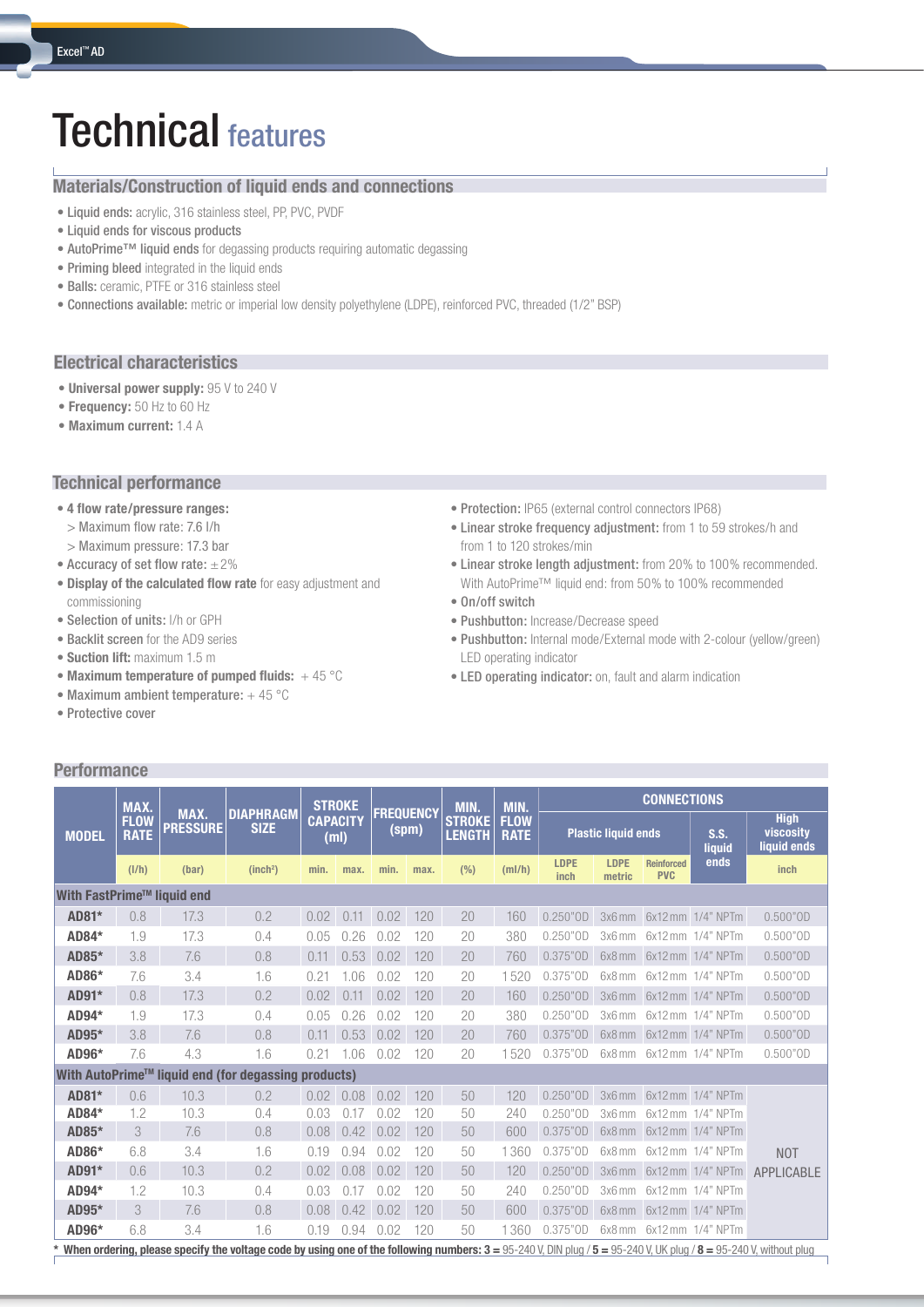#### **Control modes**

- **Manual control** by linear adjustment of the stroke frequency and stroke length
- External pulse control by volt-free contact with integrated control pulse division/multiplication (from 1 to 999). The stroke frequency is then set by external pulses, for example from a water meter
- Direct external proportional control by 4-20 mA analogue signal (direct or indirect response).
- The amount of product injected is proportional to the intensity of the input signal in mA
- Power supply output (24 VDC) for connection of accessories such as a flow monitor
- Remote on/off
- Possibility of connecting a level switch (optional accessory) to monitor the product transfer operation
- Possibility of connecting a Digi-Pulse™ flow monitor to monitor the flow rate automatically and trigger an alarm if there is a fault

#### **AD9 series only**

The AD9 series can supply the following information as an output via a 6-pin connector:

- Pulses: the pump will supply a 100 ms pulse each stroke
- 4-20 mA analogue signal
- Remote alarm transfer
- Remote control of the switch between internal and external mode
- Closing of the alarm contact

#### **AD9 series advanced configuration menu**

- 7-day event timer: pre-programmed triggering of injection at the correct time with no intervention of any external device
- Batch accumulation dosing: if the pulse multiplication setting is selected, this option is used to accumulate the dosing of the batches. A batch is dosed each time the pump receives an external pulse. If the pump receives new pulses before a batch is complete, this setting makes it possible to take account of these pulses and deliver the dosed amount of product. If this option is inactive, the pulses are ignored
- Pulse width: programming of the pulse width (from 4 ms to 60 ms, in 4 ms increments) so that it is exactly right for the process
- Percent-of-time operation: programming of injection cycles (for example, the pump will inject for 2 minutes and will then be stopped for 8 minutes)
- Pump calibration: quick, simple calibration of the pump to adapt it to the actual conditions of use
- Remote alarm transfer
- Alarm: stops the pump according to the alarm mode selected
- Closing of the alarm contact: remote stopping of the pump by an external contact signal, without having to switch off the electricity supply to the pump
- Locking: protection of the pump's settings, avoiding incorrect operation. The pump can be locked using a 4-digit code
- Remote control of the switch between internal and external mode
- Return to default factory settings

#### **Accessories**

Excel™ AD pumps are delivered ready to use. For standard liquid ends, apart from the stainless steel version, the following accessories are supplied with the pump: an injection nozzle, a foot valve, a ceramic weight, connection and bleed tubing, and the external control cable(s) (depending on the model).

A 4-function valve is an ideal addition for your installation. The anti-siphon function enables downstream dosing or dosing in a low pressure line; the back pressure valve function maintains a counter-pressure of 1.4 bar on the dosing pump to prevent excess flow due to lack of discharge line pressure; the priming function enables the pump to be primed even if it connected to a pressurised line; the line depressurisation function makes it easier to carry out maintenance operations by depressurising the discharge line without having to loosen or disconnect the tubing.

Milton Roy Europe proposes a wide range of accessories to complete the installation of your pump.



#### **Spare parts**

Milton Roy Europe advises you on the essential wear parts to be kept on hand in order to optimize the performance of your equipment.



#### **Dosing stations**

A turnkey solution Compact and fully-featured, DOSAPACK® stations are ideal for the preparation, storage and injection of reagent solutions.

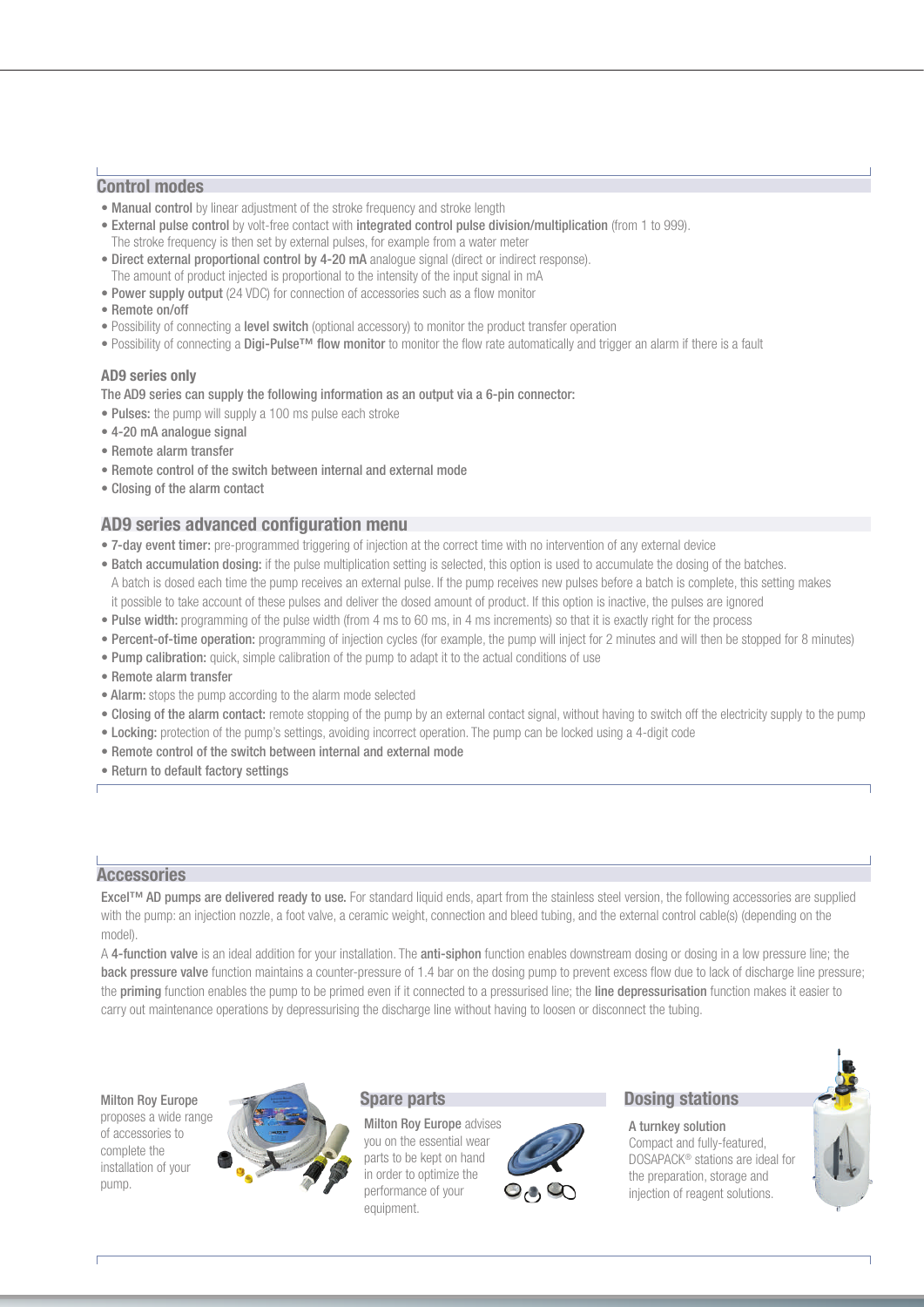# **Coding | Standard & options**

## **PLASTIC LIQUID ENDS**

| <b>Excel™ AD</b>                                                                                                                                                                                                                                                                                                                                                                                                                                                                                                                                                                                                                                                                                                                                                                                                                                                                                                                                                                                                                                                                                                                                                                                                                                                                                                                                                                                                                                                                                                                                                                                                                                                                                                                                                                                                                                                                   |  |   |   |                                   |     |                     |                    |                                      |  |                                      |                 |                                                                                                                                                                    |                    |                    |              |  |
|------------------------------------------------------------------------------------------------------------------------------------------------------------------------------------------------------------------------------------------------------------------------------------------------------------------------------------------------------------------------------------------------------------------------------------------------------------------------------------------------------------------------------------------------------------------------------------------------------------------------------------------------------------------------------------------------------------------------------------------------------------------------------------------------------------------------------------------------------------------------------------------------------------------------------------------------------------------------------------------------------------------------------------------------------------------------------------------------------------------------------------------------------------------------------------------------------------------------------------------------------------------------------------------------------------------------------------------------------------------------------------------------------------------------------------------------------------------------------------------------------------------------------------------------------------------------------------------------------------------------------------------------------------------------------------------------------------------------------------------------------------------------------------------------------------------------------------------------------------------------------------|--|---|---|-----------------------------------|-----|---------------------|--------------------|--------------------------------------|--|--------------------------------------|-----------------|--------------------------------------------------------------------------------------------------------------------------------------------------------------------|--------------------|--------------------|--------------|--|
|                                                                                                                                                                                                                                                                                                                                                                                                                                                                                                                                                                                                                                                                                                                                                                                                                                                                                                                                                                                                                                                                                                                                                                                                                                                                                                                                                                                                                                                                                                                                                                                                                                                                                                                                                                                                                                                                                    |  |   |   |                                   |     |                     |                    |                                      |  |                                      |                 |                                                                                                                                                                    |                    |                    |              |  |
|                                                                                                                                                                                                                                                                                                                                                                                                                                                                                                                                                                                                                                                                                                                                                                                                                                                                                                                                                                                                                                                                                                                                                                                                                                                                                                                                                                                                                                                                                                                                                                                                                                                                                                                                                                                                                                                                                    |  |   |   |                                   |     |                     |                    |                                      |  |                                      |                 |                                                                                                                                                                    |                    |                    |              |  |
|                                                                                                                                                                                                                                                                                                                                                                                                                                                                                                                                                                                                                                                                                                                                                                                                                                                                                                                                                                                                                                                                                                                                                                                                                                                                                                                                                                                                                                                                                                                                                                                                                                                                                                                                                                                                                                                                                    |  |   |   |                                   |     |                     |                    |                                      |  |                                      |                 |                                                                                                                                                                    |                    |                    |              |  |
|                                                                                                                                                                                                                                                                                                                                                                                                                                                                                                                                                                                                                                                                                                                                                                                                                                                                                                                                                                                                                                                                                                                                                                                                                                                                                                                                                                                                                                                                                                                                                                                                                                                                                                                                                                                                                                                                                    |  |   |   |                                   |     |                     |                    |                                      |  |                                      |                 |                                                                                                                                                                    |                    |                    |              |  |
|                                                                                                                                                                                                                                                                                                                                                                                                                                                                                                                                                                                                                                                                                                                                                                                                                                                                                                                                                                                                                                                                                                                                                                                                                                                                                                                                                                                                                                                                                                                                                                                                                                                                                                                                                                                                                                                                                    |  |   |   |                                   |     |                     |                    |                                      |  |                                      |                 |                                                                                                                                                                    |                    |                    |              |  |
|                                                                                                                                                                                                                                                                                                                                                                                                                                                                                                                                                                                                                                                                                                                                                                                                                                                                                                                                                                                                                                                                                                                                                                                                                                                                                                                                                                                                                                                                                                                                                                                                                                                                                                                                                                                                                                                                                    |  |   |   |                                   |     |                     |                    |                                      |  |                                      |                 |                                                                                                                                                                    |                    |                    |              |  |
| Electromagnetic dosing pump Excel™ AD<br><b>AD</b><br><b>Control</b><br>8<br>Series AD8 - Pulse control / 4-20 mA / Dual manual control / Flow rate display (calculated)<br>9<br>Series AD9 - Programmable / Pulse control / 4-20 mA / Dual manual control / Flow rate display (calculated)<br><b>Output (max. Flow rate / Pressure)</b><br>FastPrime™ liquid end<br>AutoPrime™ liquid end<br>1/h<br>1/h<br>bar<br>bar<br>0.6<br>10.3<br>1<br>0.8<br>17.3<br>$\overline{4}$<br>1.9<br>1.2<br>17.3<br>10.3<br>5<br>3.8<br>7.6<br>3<br>7.6<br>$6\phantom{1}$<br>7.6<br>6.8<br>3.4<br>3.4<br><b>Power supply</b><br>3<br>95-240 V, DIN plug<br>5<br>95-240 V, UK plug<br>8<br>95-240 V, without plug<br><b>Liquid end material</b><br>ADx1<br>ADx4<br>AD <sub>x5</sub><br>ADx6<br>Head<br>$\sqrt{2}$<br>FastPrime <sup>™</sup> liquid end<br>812<br><b>PVDF</b><br>$\boldsymbol{\times}$<br>813<br><b>PDVF</b><br>$\bar{\mathsf{x}}$<br><b>PVC</b><br>818<br>$\times$<br>910<br>Acrylic<br>$\times$<br>915<br>PP<br>$\times$<br>919<br>$\bar{\mathsf{x}}$<br>Acrylic<br>822<br><b>PVDF</b><br>$\times$<br>823<br><b>PVDF</b><br>$\times$<br>828<br><b>PVC</b><br>$\times$<br>920<br>Acrylic<br>$\times$<br>925<br>PP<br>$\times$<br>929<br>Acrylic<br>$\times$<br>832<br><b>PVDF</b><br>$\times$<br>833<br><b>PVDF</b><br>$\times$<br>838<br><b>PVC</b><br>$\times$<br>930<br>Acrylic<br>$\times$<br>${\sf PP}$<br>935<br>$\times$<br>939<br>$\bar{\mathsf{x}}$<br>Acrylic<br>842<br><b>PVDF</b><br>$\times$<br>843<br><b>PVDF</b><br>$\boldsymbol{\times}$<br>848<br><b>PVC</b><br>$\times$<br>940<br>Acrylic<br>PP<br>945<br>$\times$<br>949<br>$\times$<br>Acrylic<br>AutoPrime™ liquid end for degassing products<br>910<br>Acrylic<br>$\boldsymbol{\times}$<br>920<br>Acrylic<br>$\mathsf{x}$<br>930<br>$\bar{\mathsf{x}}$<br>Acrylic<br>940<br>Acrylic<br>$\boldsymbol{\times}$ |  |   |   | AutoPrime™ liquid end recommended |     |                     |                    |                                      |  |                                      |                 |                                                                                                                                                                    |                    |                    |              |  |
|                                                                                                                                                                                                                                                                                                                                                                                                                                                                                                                                                                                                                                                                                                                                                                                                                                                                                                                                                                                                                                                                                                                                                                                                                                                                                                                                                                                                                                                                                                                                                                                                                                                                                                                                                                                                                                                                                    |  |   |   |                                   |     |                     |                    |                                      |  |                                      |                 | for products which require automatic                                                                                                                               |                    |                    |              |  |
|                                                                                                                                                                                                                                                                                                                                                                                                                                                                                                                                                                                                                                                                                                                                                                                                                                                                                                                                                                                                                                                                                                                                                                                                                                                                                                                                                                                                                                                                                                                                                                                                                                                                                                                                                                                                                                                                                    |  |   |   |                                   |     |                     |                    |                                      |  |                                      |                 | and continous degassing                                                                                                                                            |                    |                    |              |  |
|                                                                                                                                                                                                                                                                                                                                                                                                                                                                                                                                                                                                                                                                                                                                                                                                                                                                                                                                                                                                                                                                                                                                                                                                                                                                                                                                                                                                                                                                                                                                                                                                                                                                                                                                                                                                                                                                                    |  |   |   |                                   |     |                     |                    |                                      |  |                                      |                 |                                                                                                                                                                    |                    |                    |              |  |
|                                                                                                                                                                                                                                                                                                                                                                                                                                                                                                                                                                                                                                                                                                                                                                                                                                                                                                                                                                                                                                                                                                                                                                                                                                                                                                                                                                                                                                                                                                                                                                                                                                                                                                                                                                                                                                                                                    |  |   |   |                                   |     |                     |                    |                                      |  |                                      |                 |                                                                                                                                                                    |                    |                    |              |  |
|                                                                                                                                                                                                                                                                                                                                                                                                                                                                                                                                                                                                                                                                                                                                                                                                                                                                                                                                                                                                                                                                                                                                                                                                                                                                                                                                                                                                                                                                                                                                                                                                                                                                                                                                                                                                                                                                                    |  |   |   |                                   |     |                     |                    |                                      |  |                                      |                 |                                                                                                                                                                    |                    |                    |              |  |
|                                                                                                                                                                                                                                                                                                                                                                                                                                                                                                                                                                                                                                                                                                                                                                                                                                                                                                                                                                                                                                                                                                                                                                                                                                                                                                                                                                                                                                                                                                                                                                                                                                                                                                                                                                                                                                                                                    |  |   |   |                                   |     |                     |                    |                                      |  |                                      |                 |                                                                                                                                                                    |                    |                    |              |  |
|                                                                                                                                                                                                                                                                                                                                                                                                                                                                                                                                                                                                                                                                                                                                                                                                                                                                                                                                                                                                                                                                                                                                                                                                                                                                                                                                                                                                                                                                                                                                                                                                                                                                                                                                                                                                                                                                                    |  |   |   |                                   |     |                     |                    |                                      |  |                                      |                 |                                                                                                                                                                    |                    |                    |              |  |
|                                                                                                                                                                                                                                                                                                                                                                                                                                                                                                                                                                                                                                                                                                                                                                                                                                                                                                                                                                                                                                                                                                                                                                                                                                                                                                                                                                                                                                                                                                                                                                                                                                                                                                                                                                                                                                                                                    |  |   |   |                                   |     |                     |                    |                                      |  |                                      |                 |                                                                                                                                                                    |                    |                    |              |  |
|                                                                                                                                                                                                                                                                                                                                                                                                                                                                                                                                                                                                                                                                                                                                                                                                                                                                                                                                                                                                                                                                                                                                                                                                                                                                                                                                                                                                                                                                                                                                                                                                                                                                                                                                                                                                                                                                                    |  |   |   |                                   |     |                     |                    |                                      |  |                                      |                 |                                                                                                                                                                    |                    |                    |              |  |
|                                                                                                                                                                                                                                                                                                                                                                                                                                                                                                                                                                                                                                                                                                                                                                                                                                                                                                                                                                                                                                                                                                                                                                                                                                                                                                                                                                                                                                                                                                                                                                                                                                                                                                                                                                                                                                                                                    |  |   |   |                                   |     |                     |                    |                                      |  |                                      | <b>Fittings</b> | Cartridges                                                                                                                                                         | <b>Seats</b>       | <b>Seals</b>       | <b>Balls</b> |  |
|                                                                                                                                                                                                                                                                                                                                                                                                                                                                                                                                                                                                                                                                                                                                                                                                                                                                                                                                                                                                                                                                                                                                                                                                                                                                                                                                                                                                                                                                                                                                                                                                                                                                                                                                                                                                                                                                                    |  |   |   |                                   |     |                     |                    |                                      |  |                                      |                 |                                                                                                                                                                    |                    |                    |              |  |
|                                                                                                                                                                                                                                                                                                                                                                                                                                                                                                                                                                                                                                                                                                                                                                                                                                                                                                                                                                                                                                                                                                                                                                                                                                                                                                                                                                                                                                                                                                                                                                                                                                                                                                                                                                                                                                                                                    |  |   |   |                                   |     |                     |                    |                                      |  |                                      |                 |                                                                                                                                                                    |                    |                    |              |  |
|                                                                                                                                                                                                                                                                                                                                                                                                                                                                                                                                                                                                                                                                                                                                                                                                                                                                                                                                                                                                                                                                                                                                                                                                                                                                                                                                                                                                                                                                                                                                                                                                                                                                                                                                                                                                                                                                                    |  |   |   |                                   |     |                     |                    |                                      |  |                                      | <b>PVDF</b>     | <b>PVDF</b>                                                                                                                                                        | <b>PTFE</b>        | Aflas <sup>®</sup> | Ceramic      |  |
|                                                                                                                                                                                                                                                                                                                                                                                                                                                                                                                                                                                                                                                                                                                                                                                                                                                                                                                                                                                                                                                                                                                                                                                                                                                                                                                                                                                                                                                                                                                                                                                                                                                                                                                                                                                                                                                                                    |  |   |   |                                   |     |                     |                    |                                      |  |                                      | <b>PVDF</b>     | <b>PVDF</b>                                                                                                                                                        | PTFE               | <b>PTFE</b>        | Ceramic      |  |
|                                                                                                                                                                                                                                                                                                                                                                                                                                                                                                                                                                                                                                                                                                                                                                                                                                                                                                                                                                                                                                                                                                                                                                                                                                                                                                                                                                                                                                                                                                                                                                                                                                                                                                                                                                                                                                                                                    |  |   |   |                                   |     |                     |                    |                                      |  |                                      | <b>PVC</b>      | <b>PVDF</b>                                                                                                                                                        | <b>PTFE</b>        | Aflas <sup>®</sup> | Ceramic      |  |
|                                                                                                                                                                                                                                                                                                                                                                                                                                                                                                                                                                                                                                                                                                                                                                                                                                                                                                                                                                                                                                                                                                                                                                                                                                                                                                                                                                                                                                                                                                                                                                                                                                                                                                                                                                                                                                                                                    |  |   |   |                                   |     |                     |                    |                                      |  |                                      | <b>PVC</b>      | <b>PVDF</b>                                                                                                                                                        | PTFE               | Aflas <sup>®</sup> | Ceramic      |  |
|                                                                                                                                                                                                                                                                                                                                                                                                                                                                                                                                                                                                                                                                                                                                                                                                                                                                                                                                                                                                                                                                                                                                                                                                                                                                                                                                                                                                                                                                                                                                                                                                                                                                                                                                                                                                                                                                                    |  |   |   |                                   |     |                     |                    |                                      |  |                                      | ${\sf PP}$      | <b>PVDF</b>                                                                                                                                                        | PTFE               | <b>PTFE</b>        | Ceramic      |  |
|                                                                                                                                                                                                                                                                                                                                                                                                                                                                                                                                                                                                                                                                                                                                                                                                                                                                                                                                                                                                                                                                                                                                                                                                                                                                                                                                                                                                                                                                                                                                                                                                                                                                                                                                                                                                                                                                                    |  |   |   |                                   |     |                     |                    |                                      |  |                                      | PVDF            | PVDF                                                                                                                                                               | PTFE               | Aflas <sup>®</sup> | PTFE         |  |
|                                                                                                                                                                                                                                                                                                                                                                                                                                                                                                                                                                                                                                                                                                                                                                                                                                                                                                                                                                                                                                                                                                                                                                                                                                                                                                                                                                                                                                                                                                                                                                                                                                                                                                                                                                                                                                                                                    |  |   |   |                                   |     |                     |                    |                                      |  |                                      | <b>PVDF</b>     | <b>PVDF</b>                                                                                                                                                        | Aflas <sup>®</sup> | Aflas <sup>®</sup> | Ceramic      |  |
|                                                                                                                                                                                                                                                                                                                                                                                                                                                                                                                                                                                                                                                                                                                                                                                                                                                                                                                                                                                                                                                                                                                                                                                                                                                                                                                                                                                                                                                                                                                                                                                                                                                                                                                                                                                                                                                                                    |  |   |   |                                   |     |                     |                    |                                      |  |                                      | <b>PVDF</b>     | <b>PVDF</b>                                                                                                                                                        | PTFE               | PTFE               | Ceramic      |  |
|                                                                                                                                                                                                                                                                                                                                                                                                                                                                                                                                                                                                                                                                                                                                                                                                                                                                                                                                                                                                                                                                                                                                                                                                                                                                                                                                                                                                                                                                                                                                                                                                                                                                                                                                                                                                                                                                                    |  |   |   |                                   |     |                     |                    |                                      |  |                                      | <b>PVC</b>      | <b>PVDF</b>                                                                                                                                                        | Aflas <sup>®</sup> | Aflas <sup>®</sup> | Ceramic      |  |
|                                                                                                                                                                                                                                                                                                                                                                                                                                                                                                                                                                                                                                                                                                                                                                                                                                                                                                                                                                                                                                                                                                                                                                                                                                                                                                                                                                                                                                                                                                                                                                                                                                                                                                                                                                                                                                                                                    |  |   |   |                                   |     |                     |                    |                                      |  |                                      | <b>PVC</b>      | <b>PVDF</b>                                                                                                                                                        | Aflas <sup>®</sup> | Aflas <sup>®</sup> | Ceramic      |  |
|                                                                                                                                                                                                                                                                                                                                                                                                                                                                                                                                                                                                                                                                                                                                                                                                                                                                                                                                                                                                                                                                                                                                                                                                                                                                                                                                                                                                                                                                                                                                                                                                                                                                                                                                                                                                                                                                                    |  |   |   |                                   |     |                     |                    |                                      |  |                                      | ${\sf PP}$      | <b>PVDF</b>                                                                                                                                                        | <b>PTFE</b>        | <b>PTFE</b>        | Ceramic      |  |
|                                                                                                                                                                                                                                                                                                                                                                                                                                                                                                                                                                                                                                                                                                                                                                                                                                                                                                                                                                                                                                                                                                                                                                                                                                                                                                                                                                                                                                                                                                                                                                                                                                                                                                                                                                                                                                                                                    |  |   |   |                                   |     |                     |                    |                                      |  |                                      | <b>PVDF</b>     | <b>PVDF</b>                                                                                                                                                        | Aflas <sup>®</sup> | Aflas®             | PTFE         |  |
|                                                                                                                                                                                                                                                                                                                                                                                                                                                                                                                                                                                                                                                                                                                                                                                                                                                                                                                                                                                                                                                                                                                                                                                                                                                                                                                                                                                                                                                                                                                                                                                                                                                                                                                                                                                                                                                                                    |  |   |   |                                   |     |                     |                    |                                      |  |                                      | <b>PVDF</b>     | PVDF                                                                                                                                                               | Aflas <sup>®</sup> | Aflas <sup>®</sup> | Ceramic      |  |
|                                                                                                                                                                                                                                                                                                                                                                                                                                                                                                                                                                                                                                                                                                                                                                                                                                                                                                                                                                                                                                                                                                                                                                                                                                                                                                                                                                                                                                                                                                                                                                                                                                                                                                                                                                                                                                                                                    |  |   |   |                                   |     |                     |                    |                                      |  |                                      | <b>PVDF</b>     | <b>PVDF</b>                                                                                                                                                        | PTFE               | PTFE               | Ceramic      |  |
|                                                                                                                                                                                                                                                                                                                                                                                                                                                                                                                                                                                                                                                                                                                                                                                                                                                                                                                                                                                                                                                                                                                                                                                                                                                                                                                                                                                                                                                                                                                                                                                                                                                                                                                                                                                                                                                                                    |  |   |   |                                   |     |                     |                    |                                      |  |                                      | PVC             | <b>PVDF</b>                                                                                                                                                        | Aflas <sup>®</sup> | Aflas <sup>®</sup> | Ceramic      |  |
|                                                                                                                                                                                                                                                                                                                                                                                                                                                                                                                                                                                                                                                                                                                                                                                                                                                                                                                                                                                                                                                                                                                                                                                                                                                                                                                                                                                                                                                                                                                                                                                                                                                                                                                                                                                                                                                                                    |  |   |   |                                   |     |                     |                    |                                      |  |                                      | <b>PVC</b>      | <b>PVDF</b>                                                                                                                                                        | Aflas <sup>®</sup> | Aflas®             | Ceramic      |  |
|                                                                                                                                                                                                                                                                                                                                                                                                                                                                                                                                                                                                                                                                                                                                                                                                                                                                                                                                                                                                                                                                                                                                                                                                                                                                                                                                                                                                                                                                                                                                                                                                                                                                                                                                                                                                                                                                                    |  |   |   |                                   |     |                     |                    |                                      |  |                                      | ${\sf PP}$      | <b>PVDF</b>                                                                                                                                                        | PTFE               | PTFE               | Ceramic      |  |
|                                                                                                                                                                                                                                                                                                                                                                                                                                                                                                                                                                                                                                                                                                                                                                                                                                                                                                                                                                                                                                                                                                                                                                                                                                                                                                                                                                                                                                                                                                                                                                                                                                                                                                                                                                                                                                                                                    |  |   |   |                                   |     |                     |                    |                                      |  |                                      | <b>PVDF</b>     | <b>PVDF</b>                                                                                                                                                        | Aflas <sup>®</sup> | Aflas <sup>®</sup> | PTFE         |  |
|                                                                                                                                                                                                                                                                                                                                                                                                                                                                                                                                                                                                                                                                                                                                                                                                                                                                                                                                                                                                                                                                                                                                                                                                                                                                                                                                                                                                                                                                                                                                                                                                                                                                                                                                                                                                                                                                                    |  |   |   |                                   |     |                     |                    |                                      |  |                                      | PVDF            | <b>PVDF</b>                                                                                                                                                        | Aflas <sup>®</sup> | Aflas <sup>®</sup> | Ceramic      |  |
|                                                                                                                                                                                                                                                                                                                                                                                                                                                                                                                                                                                                                                                                                                                                                                                                                                                                                                                                                                                                                                                                                                                                                                                                                                                                                                                                                                                                                                                                                                                                                                                                                                                                                                                                                                                                                                                                                    |  |   |   |                                   |     |                     |                    |                                      |  |                                      | <b>PVDF</b>     | <b>PVDF</b>                                                                                                                                                        | <b>PTFE</b>        | PTFE               | Ceramic      |  |
|                                                                                                                                                                                                                                                                                                                                                                                                                                                                                                                                                                                                                                                                                                                                                                                                                                                                                                                                                                                                                                                                                                                                                                                                                                                                                                                                                                                                                                                                                                                                                                                                                                                                                                                                                                                                                                                                                    |  |   |   |                                   |     |                     |                    |                                      |  |                                      | PVC             | <b>PVDF</b>                                                                                                                                                        | Aflas <sup>®</sup> | Aflas <sup>®</sup> | Ceramic      |  |
|                                                                                                                                                                                                                                                                                                                                                                                                                                                                                                                                                                                                                                                                                                                                                                                                                                                                                                                                                                                                                                                                                                                                                                                                                                                                                                                                                                                                                                                                                                                                                                                                                                                                                                                                                                                                                                                                                    |  |   |   |                                   |     |                     |                    |                                      |  |                                      | <b>PVC</b>      | <b>PVDF</b>                                                                                                                                                        | Aflas <sup>®</sup> | Aflas <sup>®</sup> | Ceramic      |  |
|                                                                                                                                                                                                                                                                                                                                                                                                                                                                                                                                                                                                                                                                                                                                                                                                                                                                                                                                                                                                                                                                                                                                                                                                                                                                                                                                                                                                                                                                                                                                                                                                                                                                                                                                                                                                                                                                                    |  |   |   |                                   |     |                     |                    |                                      |  |                                      | ${\sf PP}$      | <b>PVDF</b>                                                                                                                                                        | PTFE               | PTFE               | Ceramic      |  |
|                                                                                                                                                                                                                                                                                                                                                                                                                                                                                                                                                                                                                                                                                                                                                                                                                                                                                                                                                                                                                                                                                                                                                                                                                                                                                                                                                                                                                                                                                                                                                                                                                                                                                                                                                                                                                                                                                    |  |   |   |                                   |     |                     |                    |                                      |  |                                      | <b>PVDF</b>     | <b>PVDF</b>                                                                                                                                                        | Aflas <sup>®</sup> | Aflas <sup>®</sup> | PTFE         |  |
|                                                                                                                                                                                                                                                                                                                                                                                                                                                                                                                                                                                                                                                                                                                                                                                                                                                                                                                                                                                                                                                                                                                                                                                                                                                                                                                                                                                                                                                                                                                                                                                                                                                                                                                                                                                                                                                                                    |  |   |   |                                   |     |                     |                    |                                      |  |                                      |                 |                                                                                                                                                                    |                    |                    |              |  |
|                                                                                                                                                                                                                                                                                                                                                                                                                                                                                                                                                                                                                                                                                                                                                                                                                                                                                                                                                                                                                                                                                                                                                                                                                                                                                                                                                                                                                                                                                                                                                                                                                                                                                                                                                                                                                                                                                    |  |   |   |                                   |     |                     |                    |                                      |  |                                      | <b>PVC</b>      | <b>PVDF</b>                                                                                                                                                        | <b>PTFE</b>        | Aflas <sup>®</sup> | Ceramic      |  |
|                                                                                                                                                                                                                                                                                                                                                                                                                                                                                                                                                                                                                                                                                                                                                                                                                                                                                                                                                                                                                                                                                                                                                                                                                                                                                                                                                                                                                                                                                                                                                                                                                                                                                                                                                                                                                                                                                    |  |   |   |                                   |     |                     |                    |                                      |  |                                      | <b>PVC</b>      | <b>PVDF</b>                                                                                                                                                        | Aflas <sup>®</sup> | Aflas <sup>®</sup> | Ceramic      |  |
|                                                                                                                                                                                                                                                                                                                                                                                                                                                                                                                                                                                                                                                                                                                                                                                                                                                                                                                                                                                                                                                                                                                                                                                                                                                                                                                                                                                                                                                                                                                                                                                                                                                                                                                                                                                                                                                                                    |  |   |   |                                   |     |                     |                    |                                      |  |                                      | PVC             | <b>PVDF</b>                                                                                                                                                        | Aflas <sup>®</sup> | Aflas <sup>®</sup> | Ceramic      |  |
|                                                                                                                                                                                                                                                                                                                                                                                                                                                                                                                                                                                                                                                                                                                                                                                                                                                                                                                                                                                                                                                                                                                                                                                                                                                                                                                                                                                                                                                                                                                                                                                                                                                                                                                                                                                                                                                                                    |  |   |   |                                   |     |                     |                    |                                      |  |                                      |                 |                                                                                                                                                                    |                    |                    |              |  |
|                                                                                                                                                                                                                                                                                                                                                                                                                                                                                                                                                                                                                                                                                                                                                                                                                                                                                                                                                                                                                                                                                                                                                                                                                                                                                                                                                                                                                                                                                                                                                                                                                                                                                                                                                                                                                                                                                    |  |   |   |                                   |     | <b>Head / Valve</b> |                    |                                      |  |                                      | <b>PVC</b>      | <b>PVDF</b>                                                                                                                                                        | Aflas <sup>®</sup> | Aflas <sup>®</sup> | Ceramic      |  |
|                                                                                                                                                                                                                                                                                                                                                                                                                                                                                                                                                                                                                                                                                                                                                                                                                                                                                                                                                                                                                                                                                                                                                                                                                                                                                                                                                                                                                                                                                                                                                                                                                                                                                                                                                                                                                                                                                    |  |   |   |                                   |     |                     |                    |                                      |  |                                      |                 |                                                                                                                                                                    |                    |                    |              |  |
|                                                                                                                                                                                                                                                                                                                                                                                                                                                                                                                                                                                                                                                                                                                                                                                                                                                                                                                                                                                                                                                                                                                                                                                                                                                                                                                                                                                                                                                                                                                                                                                                                                                                                                                                                                                                                                                                                    |  |   |   |                                   |     | N                   |                    |                                      |  |                                      |                 | For FastPrime™ liquid end only - Standard FastPrime™ liquid end                                                                                                    |                    |                    |              |  |
|                                                                                                                                                                                                                                                                                                                                                                                                                                                                                                                                                                                                                                                                                                                                                                                                                                                                                                                                                                                                                                                                                                                                                                                                                                                                                                                                                                                                                                                                                                                                                                                                                                                                                                                                                                                                                                                                                    |  |   |   |                                   |     | S                   |                    |                                      |  |                                      |                 | For FastPrime™ liquid end only - FastPrime™ liquid end + 4-function valve (anti-siphoning, back                                                                    |                    |                    |              |  |
|                                                                                                                                                                                                                                                                                                                                                                                                                                                                                                                                                                                                                                                                                                                                                                                                                                                                                                                                                                                                                                                                                                                                                                                                                                                                                                                                                                                                                                                                                                                                                                                                                                                                                                                                                                                                                                                                                    |  |   |   |                                   |     |                     |                    | pressure, priming, depressurization) |  |                                      |                 |                                                                                                                                                                    |                    |                    |              |  |
|                                                                                                                                                                                                                                                                                                                                                                                                                                                                                                                                                                                                                                                                                                                                                                                                                                                                                                                                                                                                                                                                                                                                                                                                                                                                                                                                                                                                                                                                                                                                                                                                                                                                                                                                                                                                                                                                                    |  |   |   |                                   |     | Α                   |                    |                                      |  |                                      |                 | For AutoPrime™ liquid end only - Standard AutoPrime™ liquid end<br>For AutoPrime™ liquid end only - AutoPrime™ liquid end + 4-function valve (anti-siphoning, back |                    |                    |              |  |
|                                                                                                                                                                                                                                                                                                                                                                                                                                                                                                                                                                                                                                                                                                                                                                                                                                                                                                                                                                                                                                                                                                                                                                                                                                                                                                                                                                                                                                                                                                                                                                                                                                                                                                                                                                                                                                                                                    |  |   |   |                                   | Н   |                     |                    |                                      |  |                                      |                 |                                                                                                                                                                    |                    |                    |              |  |
|                                                                                                                                                                                                                                                                                                                                                                                                                                                                                                                                                                                                                                                                                                                                                                                                                                                                                                                                                                                                                                                                                                                                                                                                                                                                                                                                                                                                                                                                                                                                                                                                                                                                                                                                                                                                                                                                                    |  |   |   |                                   |     |                     |                    | pressure, priming, depressurization) |  |                                      |                 |                                                                                                                                                                    |                    |                    |              |  |
|                                                                                                                                                                                                                                                                                                                                                                                                                                                                                                                                                                                                                                                                                                                                                                                                                                                                                                                                                                                                                                                                                                                                                                                                                                                                                                                                                                                                                                                                                                                                                                                                                                                                                                                                                                                                                                                                                    |  |   |   |                                   |     |                     | <b>Connections</b> |                                      |  |                                      |                 |                                                                                                                                                                    |                    |                    |              |  |
|                                                                                                                                                                                                                                                                                                                                                                                                                                                                                                                                                                                                                                                                                                                                                                                                                                                                                                                                                                                                                                                                                                                                                                                                                                                                                                                                                                                                                                                                                                                                                                                                                                                                                                                                                                                                                                                                                    |  |   |   |                                   |     |                     | $\mathbf{0}$       |                                      |  |                                      |                 | For FastPrime™ liquid end only - Pipe thread (1/2" BSP).                                                                                                           |                    |                    |              |  |
|                                                                                                                                                                                                                                                                                                                                                                                                                                                                                                                                                                                                                                                                                                                                                                                                                                                                                                                                                                                                                                                                                                                                                                                                                                                                                                                                                                                                                                                                                                                                                                                                                                                                                                                                                                                                                                                                                    |  |   |   |                                   |     |                     |                    |                                      |  | Non available on acrylic liquid ends |                 |                                                                                                                                                                    |                    |                    |              |  |
|                                                                                                                                                                                                                                                                                                                                                                                                                                                                                                                                                                                                                                                                                                                                                                                                                                                                                                                                                                                                                                                                                                                                                                                                                                                                                                                                                                                                                                                                                                                                                                                                                                                                                                                                                                                                                                                                                    |  |   |   |                                   |     |                     | $\overline{2}$     |                                      |  |                                      |                 | For FastPrime™ and AutoPrime™ liquid ends only - Inch tubing connections                                                                                           |                    |                    |              |  |
|                                                                                                                                                                                                                                                                                                                                                                                                                                                                                                                                                                                                                                                                                                                                                                                                                                                                                                                                                                                                                                                                                                                                                                                                                                                                                                                                                                                                                                                                                                                                                                                                                                                                                                                                                                                                                                                                                    |  |   |   |                                   |     |                     | $\sqrt{3}$         |                                      |  |                                      |                 | For FastPrime™ and AutoPrime™ liquid ends only - Metric tubing connections<br>For FastPrime™ liquid end N code and AutoPrime™ liquid end A code only - Reinforced  |                    |                    |              |  |
|                                                                                                                                                                                                                                                                                                                                                                                                                                                                                                                                                                                                                                                                                                                                                                                                                                                                                                                                                                                                                                                                                                                                                                                                                                                                                                                                                                                                                                                                                                                                                                                                                                                                                                                                                                                                                                                                                    |  |   |   |                                   |     |                     | 4                  |                                      |  |                                      |                 | PVC tubing (6x12 mm). Non available on liquid end with 4-functions valve (B or S code)                                                                             |                    |                    |              |  |
|                                                                                                                                                                                                                                                                                                                                                                                                                                                                                                                                                                                                                                                                                                                                                                                                                                                                                                                                                                                                                                                                                                                                                                                                                                                                                                                                                                                                                                                                                                                                                                                                                                                                                                                                                                                                                                                                                    |  |   |   |                                   |     |                     |                    |                                      |  |                                      |                 |                                                                                                                                                                    |                    |                    |              |  |
| 9                                                                                                                                                                                                                                                                                                                                                                                                                                                                                                                                                                                                                                                                                                                                                                                                                                                                                                                                                                                                                                                                                                                                                                                                                                                                                                                                                                                                                                                                                                                                                                                                                                                                                                                                                                                                                                                                                  |  | 4 | 3 |                                   | 828 | N                   | 3                  |                                      |  |                                      |                 |                                                                                                                                                                    |                    |                    |              |  |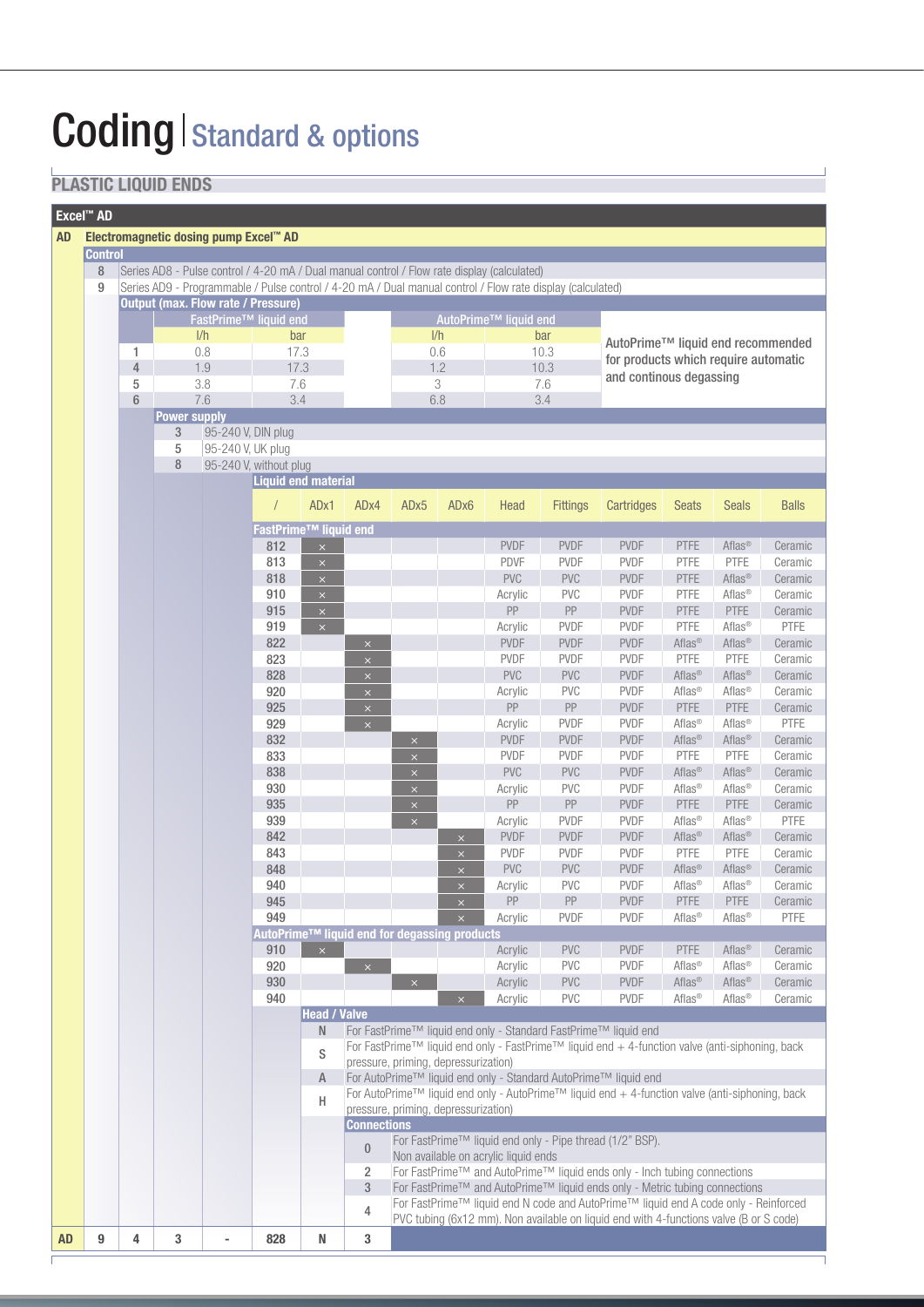### **STAINLESS STEEL LIQUID ENDS**

|           | Excel <sup>™</sup> AD                 |   |                                                                                                            |                                   |                                   |          |                  |                  |                  |                                                                                             |                 |                          |              |              |              |
|-----------|---------------------------------------|---|------------------------------------------------------------------------------------------------------------|-----------------------------------|-----------------------------------|----------|------------------|------------------|------------------|---------------------------------------------------------------------------------------------|-----------------|--------------------------|--------------|--------------|--------------|
| <b>AD</b> | Electromagnetic dosing pump Excel™ AD |   |                                                                                                            |                                   |                                   |          |                  |                  |                  |                                                                                             |                 |                          |              |              |              |
|           | <b>Control</b>                        |   |                                                                                                            |                                   |                                   |          |                  |                  |                  |                                                                                             |                 |                          |              |              |              |
|           | 8                                     |   |                                                                                                            |                                   |                                   |          |                  |                  |                  | Series AD8 - Pulse control / 4-20 mA / Dual manual control / Flow rate display (calculated) |                 |                          |              |              |              |
|           | 9                                     |   | Series AD9 - Programmable / Pulse control / 4-20 mA / Dual manual control / Flow rate display (calculated) |                                   |                                   |          |                  |                  |                  |                                                                                             |                 |                          |              |              |              |
|           |                                       |   | <b>Output (max. Flow rate / Pressure)</b>                                                                  |                                   |                                   |          |                  |                  |                  |                                                                                             |                 |                          |              |              |              |
|           |                                       |   |                                                                                                            | FastPrime <sup>™</sup> liquid end |                                   |          |                  |                  |                  |                                                                                             |                 |                          |              |              |              |
|           |                                       |   |                                                                                                            | 1/h                               | bar                               |          |                  |                  |                  |                                                                                             |                 |                          |              |              |              |
|           |                                       | 1 |                                                                                                            | 0.8                               | 17.3                              |          |                  |                  |                  |                                                                                             |                 |                          |              |              |              |
|           |                                       | 4 |                                                                                                            | 1.9                               | 17.3                              |          |                  |                  |                  |                                                                                             |                 |                          |              |              |              |
|           |                                       | 5 |                                                                                                            | 3.8                               | 7.6                               |          |                  |                  |                  |                                                                                             |                 |                          |              |              |              |
|           |                                       | 6 |                                                                                                            | 7.6                               | 3.4                               |          |                  |                  |                  |                                                                                             |                 |                          |              |              |              |
|           |                                       |   |                                                                                                            | <b>Power supply</b>               |                                   |          |                  |                  |                  |                                                                                             |                 |                          |              |              |              |
|           |                                       |   | 3                                                                                                          |                                   | 95-240 V, DIN plug                |          |                  |                  |                  |                                                                                             |                 |                          |              |              |              |
|           |                                       |   | 5                                                                                                          |                                   | 95-240 V, UK plug                 |          |                  |                  |                  |                                                                                             |                 |                          |              |              |              |
|           |                                       |   | 8                                                                                                          |                                   | 95-240 V, without plug            |          |                  |                  |                  |                                                                                             |                 |                          |              |              |              |
|           |                                       |   |                                                                                                            |                                   | <b>Liquid end material</b>        |          |                  |                  |                  |                                                                                             |                 |                          |              |              |              |
|           |                                       |   |                                                                                                            |                                   |                                   |          |                  |                  |                  |                                                                                             |                 |                          |              |              |              |
|           |                                       |   |                                                                                                            |                                   |                                   | ADx1     | AD <sub>x4</sub> | AD <sub>x5</sub> | AD <sub>x6</sub> | Head                                                                                        | <b>Fittings</b> | Cartridges               | <b>Seats</b> | <b>Seals</b> | <b>Balls</b> |
|           |                                       |   |                                                                                                            |                                   | <b>Stainless steel liquid end</b> |          |                  |                  |                  |                                                                                             |                 |                          |              |              |              |
|           |                                       |   |                                                                                                            |                                   | 917                               | $\times$ |                  |                  |                  | 316                                                                                         | 316             | $\overline{\phantom{a}}$ | 316          | <b>PTFE</b>  | 316          |
|           |                                       |   |                                                                                                            |                                   | 927                               |          | $\times$         |                  |                  | 316                                                                                         | 316             | $\overline{\phantom{a}}$ | 316          | <b>PTFE</b>  | 316          |
|           |                                       |   |                                                                                                            |                                   | 937                               |          |                  | $\times$         |                  | 316                                                                                         | 316             | $\overline{\phantom{a}}$ | 316          | <b>PTFE</b>  | 316          |
|           |                                       |   |                                                                                                            |                                   | 947                               |          |                  |                  | $\times$         | 316                                                                                         | 316             | $\overline{\phantom{a}}$ | 316          | <b>PTFE</b>  | 316          |
| <b>AD</b> | 9                                     | 4 | 3                                                                                                          | $\overline{\phantom{a}}$          | 927                               |          |                  |                  |                  |                                                                                             |                 |                          |              |              |              |

## **HIGH VISCOSITY LIQUID ENDS**

|                                                                                                  | Excel <sup>™</sup> AD                     |   |                                           |                                   |     |                            |                                   |                  |                  |         |                                                                                                            |                          |                    |                    |              |
|--------------------------------------------------------------------------------------------------|-------------------------------------------|---|-------------------------------------------|-----------------------------------|-----|----------------------------|-----------------------------------|------------------|------------------|---------|------------------------------------------------------------------------------------------------------------|--------------------------|--------------------|--------------------|--------------|
| Electromagnetic dosing pump Excel™ AD<br><b>AD</b>                                               |                                           |   |                                           |                                   |     |                            |                                   |                  |                  |         |                                                                                                            |                          |                    |                    |              |
|                                                                                                  | <b>Control</b>                            |   |                                           |                                   |     |                            |                                   |                  |                  |         |                                                                                                            |                          |                    |                    |              |
| 8<br>Series AD8 - Pulse control / 4-20 mA / Dual manual control / Flow rate display (calculated) |                                           |   |                                           |                                   |     |                            |                                   |                  |                  |         |                                                                                                            |                          |                    |                    |              |
|                                                                                                  | 9                                         |   |                                           |                                   |     |                            |                                   |                  |                  |         | Series AD9 - Programmable / Pulse control / 4-20 mA / Dual manual control / Flow rate display (calculated) |                          |                    |                    |              |
|                                                                                                  |                                           |   | <b>Output (max. Flow rate / Pressure)</b> |                                   |     |                            |                                   |                  |                  |         |                                                                                                            |                          |                    |                    |              |
|                                                                                                  |                                           |   |                                           | FastPrime <sup>™</sup> liquid end |     |                            |                                   |                  |                  |         |                                                                                                            |                          |                    |                    |              |
|                                                                                                  |                                           |   |                                           | 1/h                               |     | bar                        |                                   |                  |                  |         |                                                                                                            |                          |                    |                    |              |
|                                                                                                  |                                           | 4 |                                           | 1.9                               |     | 17.3                       |                                   |                  |                  |         |                                                                                                            |                          |                    |                    |              |
|                                                                                                  |                                           | 5 | 3.8                                       |                                   |     | 7.6                        |                                   |                  |                  |         |                                                                                                            |                          |                    |                    |              |
|                                                                                                  |                                           | 6 |                                           | 7.6                               |     | 3.4                        |                                   |                  |                  |         |                                                                                                            |                          |                    |                    |              |
|                                                                                                  | <b>Power supply</b><br>95-240 V, DIN plug |   |                                           |                                   |     |                            |                                   |                  |                  |         |                                                                                                            |                          |                    |                    |              |
|                                                                                                  |                                           |   | 3<br>5                                    | 95-240 V, UK plug                 |     |                            |                                   |                  |                  |         |                                                                                                            |                          |                    |                    |              |
|                                                                                                  |                                           |   | 8                                         |                                   |     |                            |                                   |                  |                  |         |                                                                                                            |                          |                    |                    |              |
|                                                                                                  | 95-240 V, without plug                    |   |                                           |                                   |     |                            |                                   |                  |                  |         |                                                                                                            |                          |                    |                    |              |
|                                                                                                  |                                           |   |                                           |                                   |     | <b>Liquid end material</b> |                                   |                  |                  |         |                                                                                                            |                          |                    |                    |              |
|                                                                                                  |                                           |   |                                           |                                   |     |                            |                                   |                  |                  |         |                                                                                                            |                          |                    |                    |              |
|                                                                                                  |                                           |   |                                           |                                   |     | ADx1                       | AD <sub>x4</sub>                  | AD <sub>x5</sub> | AD <sub>x6</sub> | Head    | <b>Fittings</b>                                                                                            | Cartridges               | <b>Seats</b>       | <b>Seals</b>       | <b>Balls</b> |
|                                                                                                  |                                           |   |                                           |                                   |     |                            | <b>High viscosity liquid ends</b> |                  |                  |         |                                                                                                            |                          |                    |                    |              |
|                                                                                                  |                                           |   |                                           |                                   | 624 |                            | $\mathsf{x}$                      |                  |                  | PP      | PP                                                                                                         | $\overline{\phantom{a}}$ | PTFE               | PTFE               | 316          |
|                                                                                                  |                                           |   |                                           |                                   | 626 |                            | $\boldsymbol{\times}$             |                  |                  | Acrylic | PP                                                                                                         | $\overline{\phantom{0}}$ | Viton <sup>®</sup> | Aflas <sup>®</sup> | 316          |
|                                                                                                  |                                           |   |                                           |                                   | 634 |                            |                                   | $\times$         |                  | PP      | PP                                                                                                         | $\overline{a}$           | <b>PTFE</b>        | <b>PTFE</b>        | 316          |
|                                                                                                  |                                           |   |                                           |                                   | 636 |                            |                                   | $\times$         |                  | Acrylic | PP                                                                                                         | $\overline{\phantom{a}}$ | Viton <sup>®</sup> | Aflas <sup>®</sup> | 316          |
|                                                                                                  |                                           |   |                                           |                                   | 644 |                            |                                   |                  | $\times$         | PP      | PP                                                                                                         | $\overline{a}$           | <b>PTFE</b>        | PTFE               | 316          |
|                                                                                                  |                                           |   |                                           |                                   | 646 |                            |                                   |                  | $\times$         | Acrylic | PP                                                                                                         | $\overline{\phantom{a}}$ | Viton <sup>®</sup> | Aflas®             | 316          |
|                                                                                                  |                                           |   |                                           |                                   |     | <b>Head / Valve</b><br>V   | High viscosity liquid end         |                  |                  |         |                                                                                                            |                          |                    |                    |              |
|                                                                                                  |                                           |   |                                           |                                   |     |                            |                                   |                  |                  |         |                                                                                                            |                          |                    |                    |              |
| <b>AD</b>                                                                                        | 9                                         | 4 | 3                                         | $\sim$                            | 624 | V                          |                                   |                  |                  |         |                                                                                                            |                          |                    |                    |              |